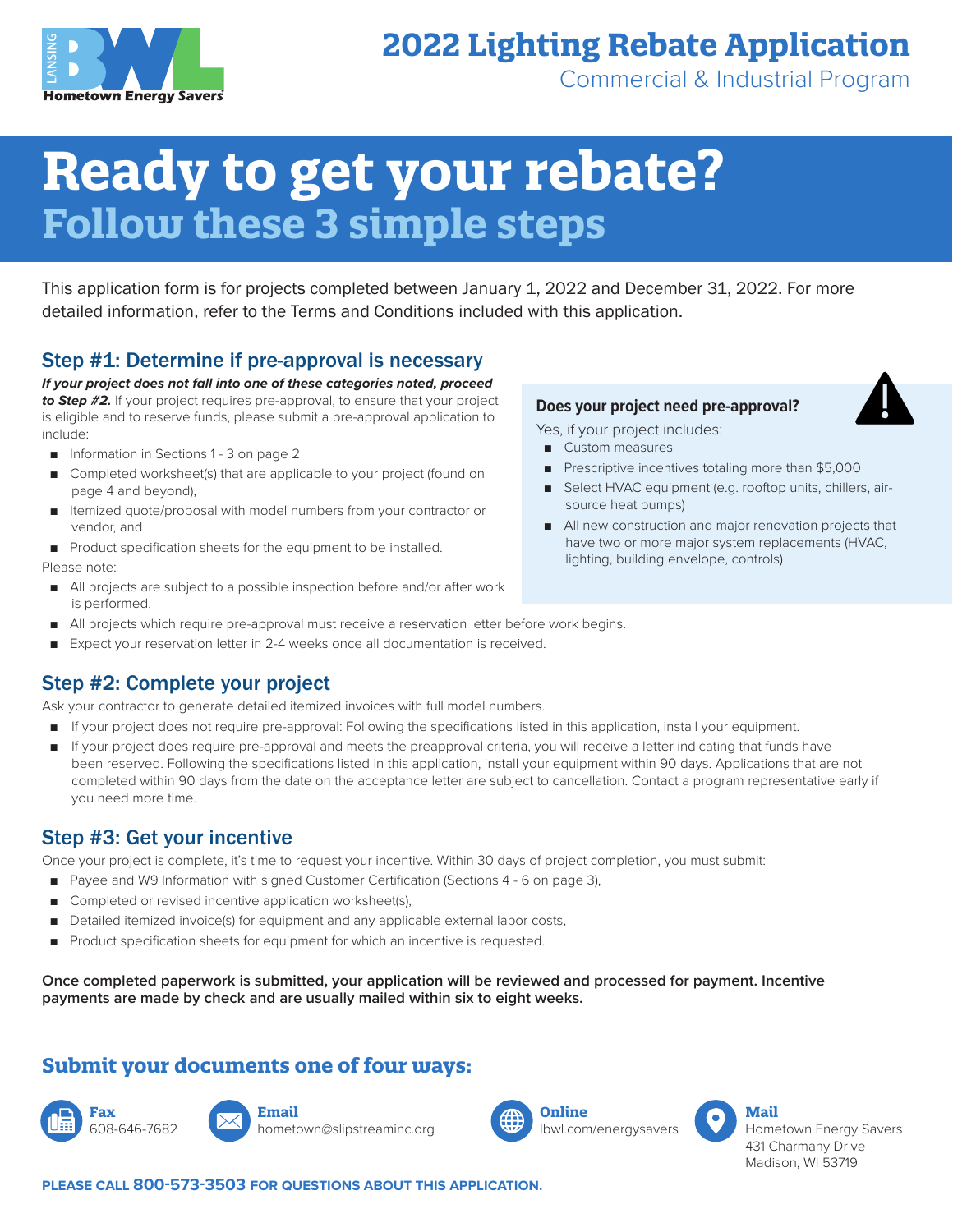

**All Applicants:** Fill Out Sections 1 - 3. For completed projects not requiring pre-approval, complete Sections 4 - 6 at the same time as Sections 1 - 3.

**For Pre-Approval projects:** Complete Sections 4 - 6 when project is complete.

#### **SECTION 1: Customer & Project Information**

| Customer Name:                                                                                              |                                        |  |  |  |
|-------------------------------------------------------------------------------------------------------------|----------------------------------------|--|--|--|
| <b>Customer Mailing Address:</b>                                                                            | ZIP:<br>City:<br>State:                |  |  |  |
| If this application is for a project that has already been completed, what was the project completion date? |                                        |  |  |  |
| If this is a pre-approval request for an upcoming project, what is the expected project completion date?    |                                        |  |  |  |
| Existing facility equipment replacement/retrofit<br>Project Type:<br>New construction                       | Major renovation<br>Addition/expansion |  |  |  |

### SECTION 2: Job Site Information

| Job Site Name (if different than customer name):                                             | Project Contact Person Name:                                                                                                                                                                                                   |
|----------------------------------------------------------------------------------------------|--------------------------------------------------------------------------------------------------------------------------------------------------------------------------------------------------------------------------------|
| Project Contact Telephone:                                                                   | <b>Project Contact Email:</b>                                                                                                                                                                                                  |
| Office Number<br>Mobile Number                                                               |                                                                                                                                                                                                                                |
| Job Site Street Address (physical location):                                                 | ZIP:<br>City:<br>State: MI                                                                                                                                                                                                     |
| <b>BWL Electric Account Number:</b>                                                          | How did you learn about the program?<br>My Utility<br><b>Utility Website</b>                                                                                                                                                   |
|                                                                                              | Mail/Bill insert<br><b>Community Event</b><br>Contractor<br>Newspaper                                                                                                                                                          |
|                                                                                              | Other                                                                                                                                                                                                                          |
| What is the predominant use of the building space where equipment was installed? (check one) |                                                                                                                                                                                                                                |
| Office<br>Grocery/Supermarket<br>Retail<br>Warehouse<br>Restaurant                           | School: K-12<br>Manufacturing<br>School: College<br>Lodging                                                                                                                                                                    |
| <b>Healthcare facility</b><br>Multi-family<br>Agriculture                                    | Other/Mischender and the contract of the contract of the contract of the contract of the contract of the contract of the contract of the contract of the contract of the contract of the contract of the contract of the contr |

### SECTION 3: Trade Ally (Contractor) Information

| Trade Ally Name (or indicate if self install): | Trade Ally Contact Person Name: |        |      |
|------------------------------------------------|---------------------------------|--------|------|
| Trade Ally Telephone:                          | Contact Email:                  |        |      |
| Trade Ally Mailing Address:                    | City:                           | State: | ZIP: |

#### **Submit your documents one of four ways:**



**Email** hometown@slipstreaminc.org

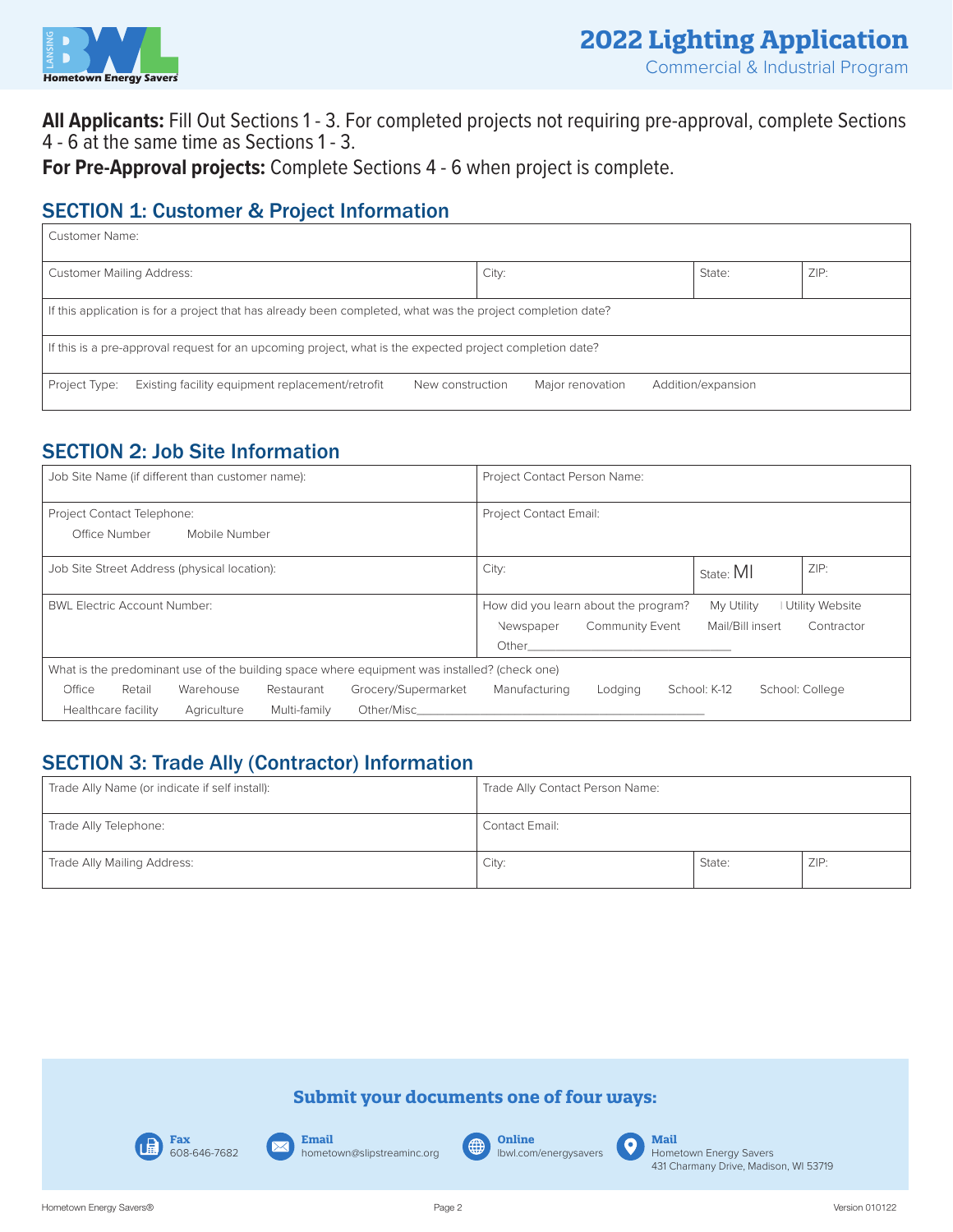

#### **All applicants fill out this information. For pre-approved projects, this may be submitted AFTER the project is completed.**

#### SECTION 4: Payee and Mailing Address

| Mail Check to: | Customer Mailing Address (above)          |                     | I Job Site Address | Payee W-9 Address     | Alternate Pay Address (complete below) |      |
|----------------|-------------------------------------------|---------------------|--------------------|-----------------------|----------------------------------------|------|
|                | Alternate Pay Address (if checked above): |                     |                    | City:                 | State:                                 | ZIP: |
|                | Make Incentive Check Payable to (payee)   | <b>BWL Customer</b> | Landlord           | Trade Ally Contractor |                                        |      |

#### ONLY IF incentive check is being made payable to a third-party landlord or Trade Ally per check box above, both the BWL customer and the third-party must confirm this incentive reassignment arrangement by signing below:

I, the BWL Customer, am authorizing reassignment of the incentive payment to the third-party payee named below, and I understand that I will not be receiving the incentive payment. I also understand that my release to a third-party does not exempt me from the program requirements outlined in the Terms and Conditions.

#### **BWL Customer Signature**

| Signature                                                                                                          | Print Name | Date |  |  |  |
|--------------------------------------------------------------------------------------------------------------------|------------|------|--|--|--|
| I, the third-party payee, certify that I have read and complied with the Terms and Conditions of this application. |            |      |  |  |  |
| <b>Third-Party Incentive Recipient Signature</b>                                                                   |            |      |  |  |  |
| Signature                                                                                                          | Print Name | Date |  |  |  |

#### SECTION 5: Payee IRS Form W-9 Information

(submit IRS form W-9 for payee OR fill out this section completely. This section may be omitted only if IRS form W-9 for payee is submitted.)

| Payee Legal Name (as shown on income tax return):                                                                                                                                                                                                                                                                                                                                                                                                                                                                                                        |                                                                                               | Payee Business Name (if different than payee legal name): |        |      |
|----------------------------------------------------------------------------------------------------------------------------------------------------------------------------------------------------------------------------------------------------------------------------------------------------------------------------------------------------------------------------------------------------------------------------------------------------------------------------------------------------------------------------------------------------------|-----------------------------------------------------------------------------------------------|-----------------------------------------------------------|--------|------|
| Payee Legal Address:                                                                                                                                                                                                                                                                                                                                                                                                                                                                                                                                     |                                                                                               | City:                                                     | State: | ZIP: |
| Check the appropriate box for federal tax classification; check only one of the following seven boxes:<br>Individual/sole proprietor or single-member LLC<br>C Corporation<br>S Corporation<br>Partnership<br>Trust/estate<br>Other tax exempt organization or gov't agency<br>LLC - Enter the tax classification (C = C corporation, S = S corporation, P = partnership):<br>Note: For a single-member LLC that is disregarded, do not check LLC; check the appropriate box in the line above for the tax classification of the single-member<br>owner. |                                                                                               |                                                           |        |      |
|                                                                                                                                                                                                                                                                                                                                                                                                                                                                                                                                                          | Payee Tax Identification Number (TIN) (Complete ONE only. Must match payee legal name above.) |                                                           |        |      |
| Certification: the following certifications are required in order for this form to substitute for the IRS form W-9. Under penalties of perjury, I certify that:<br>1. The payee's TIN is correct. 2. The payee is not subject to backup withholding due to failure to report interest and dividend income. 3. The payee is a U.S. citizen.<br>The Internal Revenue Service does not require your consent to any provision of this document other than the certifications required to avoid backup withholding.                                           |                                                                                               |                                                           |        |      |
| Payee Signature:<br>/s/                                                                                                                                                                                                                                                                                                                                                                                                                                                                                                                                  | Print Name:                                                                                   | Title:                                                    | Date:  |      |

#### SECTION 6: BWL Customer Certification

I hereby certify that: 1. The information contained in this application is accurate and complete. 2. All rules of this incentive application have been followed. 3. I have read and understand the Terms and Conditions included with this document. I agree to verification of equipment installation which may include a site inspection by a program or utility representative. I understand that I am not allowed to receive more than one incentive from this program on any piece of equipment. I hereby agree to indemnify, hold harmless and release the utility and the utility's contractors from any actions or claims in regard to the installation, operation and disposal of equipment (and related materials) covered herein, including liability from any incidental or consequential damages. I have elected to utilize electronic signatures. I understand and intend that a legal signature is formed by typing my name on this document. If any of the parties do not wish to sign this document electronically, all must opt out together and print a paper copy to sign manually.

| Customer Signature: | Print Name: | Title:<br>. | Date: |
|---------------------|-------------|-------------|-------|
| /S/                 |             |             |       |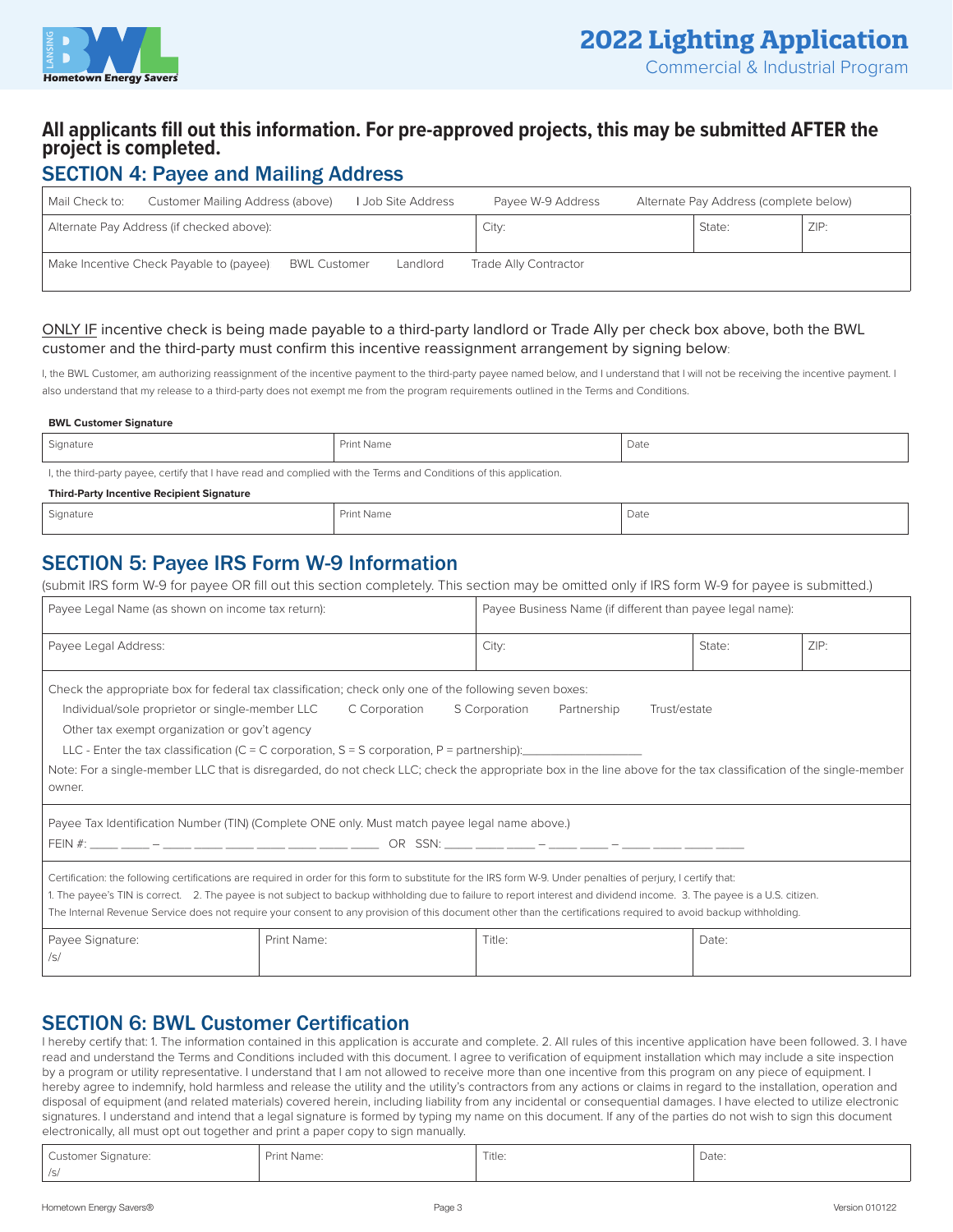

#### General Requirements

- The specifications for eligible equipment are listed within each lighting technology on this form. If the technology you are installing is specified differently than how it is listed on this form, please call to verify eligibility. Custom incentives are available for many technologies not listed. Replacements are one-for-one unless specified. Replaced equipment must be removed from service.
- All projects must comply with all applicable electrical, safety, and energy codes. Electrical permits are required for most lighting projects including lamp replacements in some cases. Contact your local code enforcement agency for more information.
- Post-installation light levels are expected to meet current IESNA (Illuminating Engineering Society of North America) recommendations.
- Fixtures must be UL listed and either ENERGY STAR or DesignLights Consortrium (DLC) qualified as noted..
- Incentive will not exceed 100 percent of the project cost as defined in the Terms & Conditions.
- Measures marked with an asterisk "\*\* are eligible for new construction projects with pre-approval.

#### **Incandescent, Halogen, and CFL Replacement Lamps**

- For lamps used indoors and for outdoor lamps not falling into the Exterior Lighting category on page 9.
- Lamp-types and base-types not covered by ENERGY STAR®-certified light bulbs or light fixtures lists are not included in this section. LED lamps must appear on the ENERGY STAR®-Certified light bulbs list. Refer to energystar.gov for qualified product lists.

| <b>Equipment Type</b>                  | <b>Specifications</b>                                                                                                                                                                                           | <b>Incentive</b><br><b>Per Unit</b> | Quantity                                                                                                                                                                                                                                                                                                                                                                                                                                                                                                          | <b>Total</b><br><b>Incentive</b> |
|----------------------------------------|-----------------------------------------------------------------------------------------------------------------------------------------------------------------------------------------------------------------|-------------------------------------|-------------------------------------------------------------------------------------------------------------------------------------------------------------------------------------------------------------------------------------------------------------------------------------------------------------------------------------------------------------------------------------------------------------------------------------------------------------------------------------------------------------------|----------------------------------|
| <b>LED Replacing CFL*</b>              | ■ ENERGY STAR-certified LED lamp or downlight (all<br>types listed below) replaces compact fluorescent lamp<br>$(CFL)$ .                                                                                        | \$1 per lamp                        |                                                                                                                                                                                                                                                                                                                                                                                                                                                                                                                   | \$                               |
| <b>LED A-Lamp</b>                      | ■ ENERGY STAR-certified light emitting diode (LED)<br>A-lamp (general purpose incandescent shape) with 450<br>to 2600 lumen output replaces existing incandescent or<br>halogen A-lamp. Not for replacing CFLs. | \$2 per lamp                        | 450-799 lumen LED (approx.<br>40W-59W incandescent equivalent):<br>800-1099 lumen LED (approx.<br>60W-74W incandescent equivalent):<br>1100-1599 lumen LED (approx.<br>75W-99W incandescent equivalent):<br>Model #: New York Products and Allen and Allen and Allen and Allen and Allen and Allen and Allen and Allen and Allen and Allen and Allen and Allen and Allen and Allen and Allen and Allen and Allen and Allen and Allen and A<br>1600-2600 lumen LED (approx.<br>100W-150W incandescent equivalent): | \$                               |
| <b>LED Candelabra</b><br>or Globe Lamp | ENERGY STAR-certified LED globe lamp or decorative<br>candelabra-type lamp replaces incandescent or<br>halogen lamp.                                                                                            | \$4 per lamp                        |                                                                                                                                                                                                                                                                                                                                                                                                                                                                                                                   | \$                               |
| <b>LED MR16 Lamp</b>                   | ■ ENERGY STAR-certified LED MR16 lamp replaces<br>incandescent or halogen MR16 lamp.<br>Model #:                                                                                                                | \$3 per lamp                        |                                                                                                                                                                                                                                                                                                                                                                                                                                                                                                                   | \$                               |
| <b>LED Reflector Lamp</b>              | ENERGY STAR-certified LED PAR, R, or BR lamp<br>replaces incandescent or halogen PAR, R, or BR lamp.                                                                                                            | \$5 per lamp                        |                                                                                                                                                                                                                                                                                                                                                                                                                                                                                                                   | \$                               |
|                                        |                                                                                                                                                                                                                 |                                     | <b>Page Subtotal   \$</b>                                                                                                                                                                                                                                                                                                                                                                                                                                                                                         |                                  |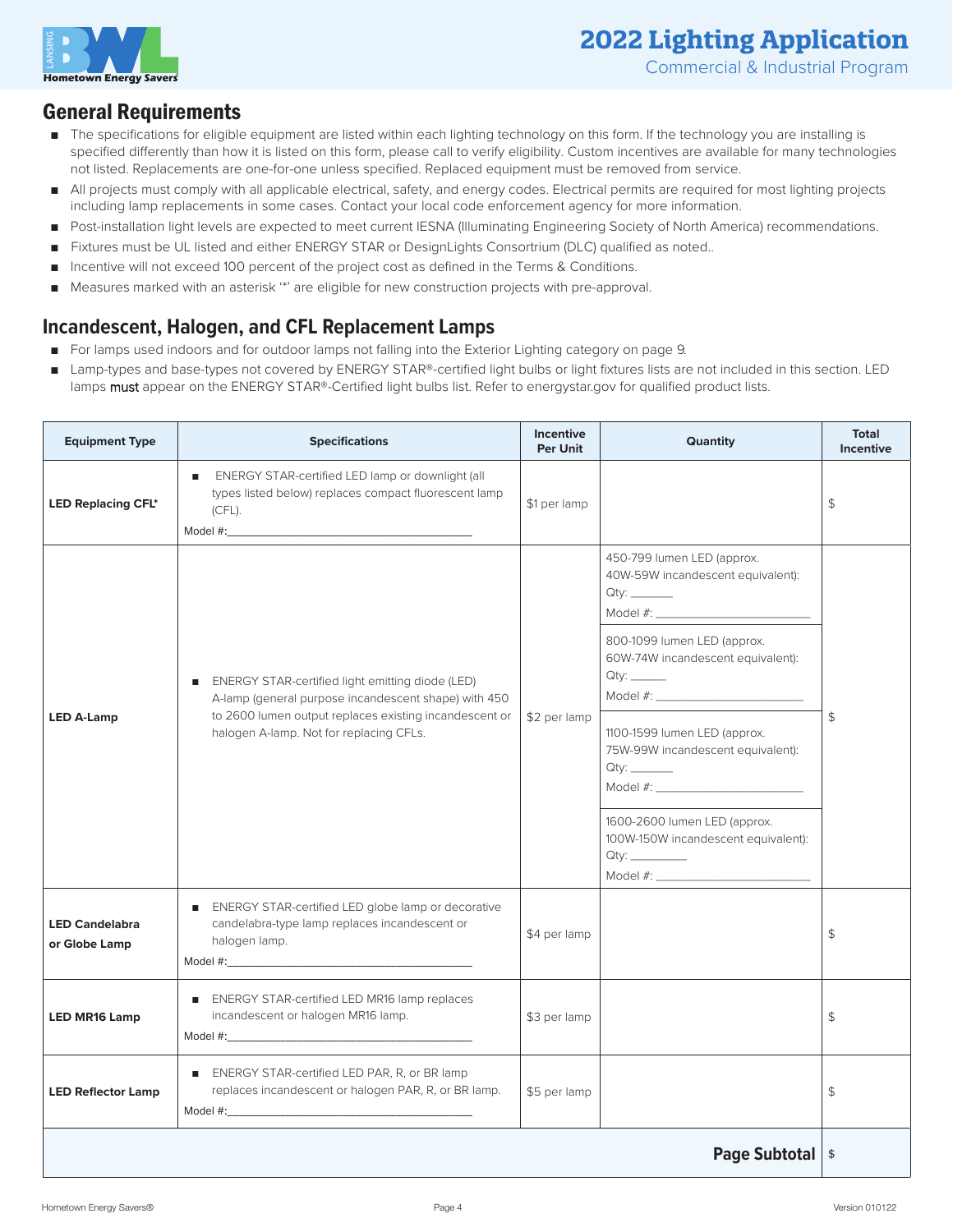

Commercial & Industrial Program

### **Fluorescent Fixture Relamping with Tubular LED (TLED) Lamps**

| <b>Specifications</b>                                                                                                                                                                                             | <b>Incentive Per Unit</b>                                                                         | <b>Quantity</b> | <b>Total Incentive</b>    |
|-------------------------------------------------------------------------------------------------------------------------------------------------------------------------------------------------------------------|---------------------------------------------------------------------------------------------------|-----------------|---------------------------|
| Replace fluorescent lamps in existing<br>٠<br>fluorescent fixture with new tube-shape LED<br>lamps (TLED).                                                                                                        | One T12 2 ft lamp replaced by one TLED 2 ft tube lamp: \$2.50                                     |                 | \$                        |
| This measure is for TLEDs that use<br>traditional fluorescent-type "tombstone"<br>lamp sockets. Other<br>replacements/retrofits should use the LED<br>Troffer, LED Surface Mount, or custom<br>lighting measures. | One T12 3 ft lamp replaced by one TLED 3 ft tube lamp: \$3.50                                     |                 | \$                        |
|                                                                                                                                                                                                                   | One T12 4 ft lamp replaced by one TLED 4 ft lamp.<br>Includes both straight and u-bend lamps: \$5 |                 | \$                        |
| LED tubes appearing in the Linear<br>٠<br>Replacement Lamps category of the DLC-<br>Qualified Products list are required. Refer to<br>designlights.org.                                                           | One T12 8 ft lamp replaced by two TLED 4 ft lamps: \$10                                           |                 | \$                        |
| Incentives for TLED lamps used in High Bay<br>fixtures may be submitted using the<br>measure on page 8.                                                                                                           | One T12 8 ft lamp replaced by one TLED 8 ft lamp: \$10                                            |                 | \$                        |
|                                                                                                                                                                                                                   | One T8 2 ft lamp replaced by one TLED 2 ft tube lamp: \$1*                                        |                 | \$                        |
|                                                                                                                                                                                                                   | One T8 3 ft lamp replaced by one TLED 3 ft lamp: \$2*                                             |                 | \$                        |
|                                                                                                                                                                                                                   | One T8 4 ft lamp replaced by one TLED 4 ft lamp.<br>Includes both straight and u-bend lamps: \$3* |                 | \$                        |
|                                                                                                                                                                                                                   | One T8 8 ft lamp replaced by two TLED 4 ft lamps: \$7*                                            |                 | \$                        |
|                                                                                                                                                                                                                   | One T8 8 ft lamp replaced by one TLED 8 ft lamp: \$7*                                             |                 | \$                        |
|                                                                                                                                                                                                                   | One T5 2 ft lamp replaced by one TLED 2 ft tube lamp: \$1                                         |                 | \$                        |
|                                                                                                                                                                                                                   | One T5 3 ft lamp replaced by one TLED 3 ft lamp: \$2                                              |                 | \$                        |
|                                                                                                                                                                                                                   | One T5 4 ft lamp replaced by one TLED 4 ft lamp: \$3                                              |                 | \$                        |
|                                                                                                                                                                                                                   |                                                                                                   | Page Subtotal   | $\boldsymbol{\hat{\tau}}$ |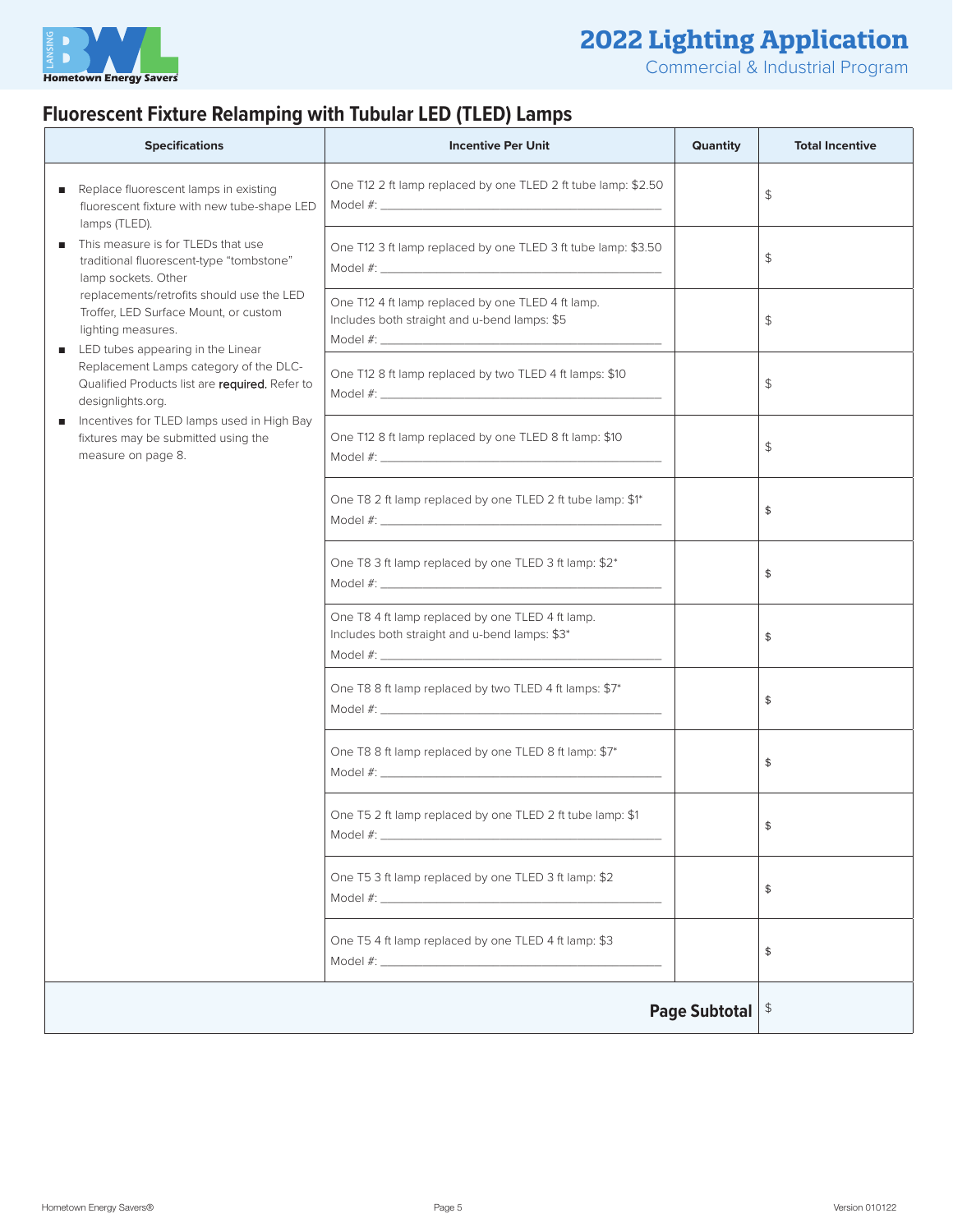

Commercial & Industrial Program

### **Downlight Fixtures and Exit Signs**

| <b>Type</b>                  | <b>Specifications</b>                                                                                                                                                                                                                                                                                                                                                                                                                                    | Incentive        | <b>Quantity</b> | <b>Total Incentive</b> |
|------------------------------|----------------------------------------------------------------------------------------------------------------------------------------------------------------------------------------------------------------------------------------------------------------------------------------------------------------------------------------------------------------------------------------------------------------------------------------------------------|------------------|-----------------|------------------------|
| <b>LED Downlight Fixture</b> | ENERGY STAR-certified LED downlight fixture replaces existing<br>incandescent or halogen downlight fixture.<br>Replace incandescent fixture with complete replacement<br>luminaire unit or retrofit kit including trim, reflector, lens, heat<br>sink, driver, and light source.<br>LED recessed downlights <b>must</b> appear on the "ENERGY STAR"<br>Certified Light Fixtures" list and fixture type must contain the<br>word "downlight".<br>Model #: | \$10 per fixture |                 | \$                     |
| <b>LED Exit Sign</b>         | New fixture or retrofit kit.                                                                                                                                                                                                                                                                                                                                                                                                                             | \$13 per sign    |                 | \$                     |

#### **Fluorescent Delamping**

- Permanently reduce the number of lamps as part of tubular LED (TLED) lighting upgrade. Unused lamps, lamp holders, and ballasts must be permanently removed.
- Existing fluorescent system must be upgraded to TLED system.

| <b>Measure</b>                                          | Incentive per Lamp<br><b>Removed</b> | <b>Number of Lamps</b><br>Removed | <b>Total Incentive</b> |
|---------------------------------------------------------|--------------------------------------|-----------------------------------|------------------------|
| T12 4 ft lamp removal as part of TLED relamping project | \$5                                  |                                   |                        |
| T12 8 ft lamp removal as part of TLED relamping project | \$10                                 |                                   |                        |
| T8 4 ft lamp removal as part of TLED relamping project  | \$5                                  |                                   |                        |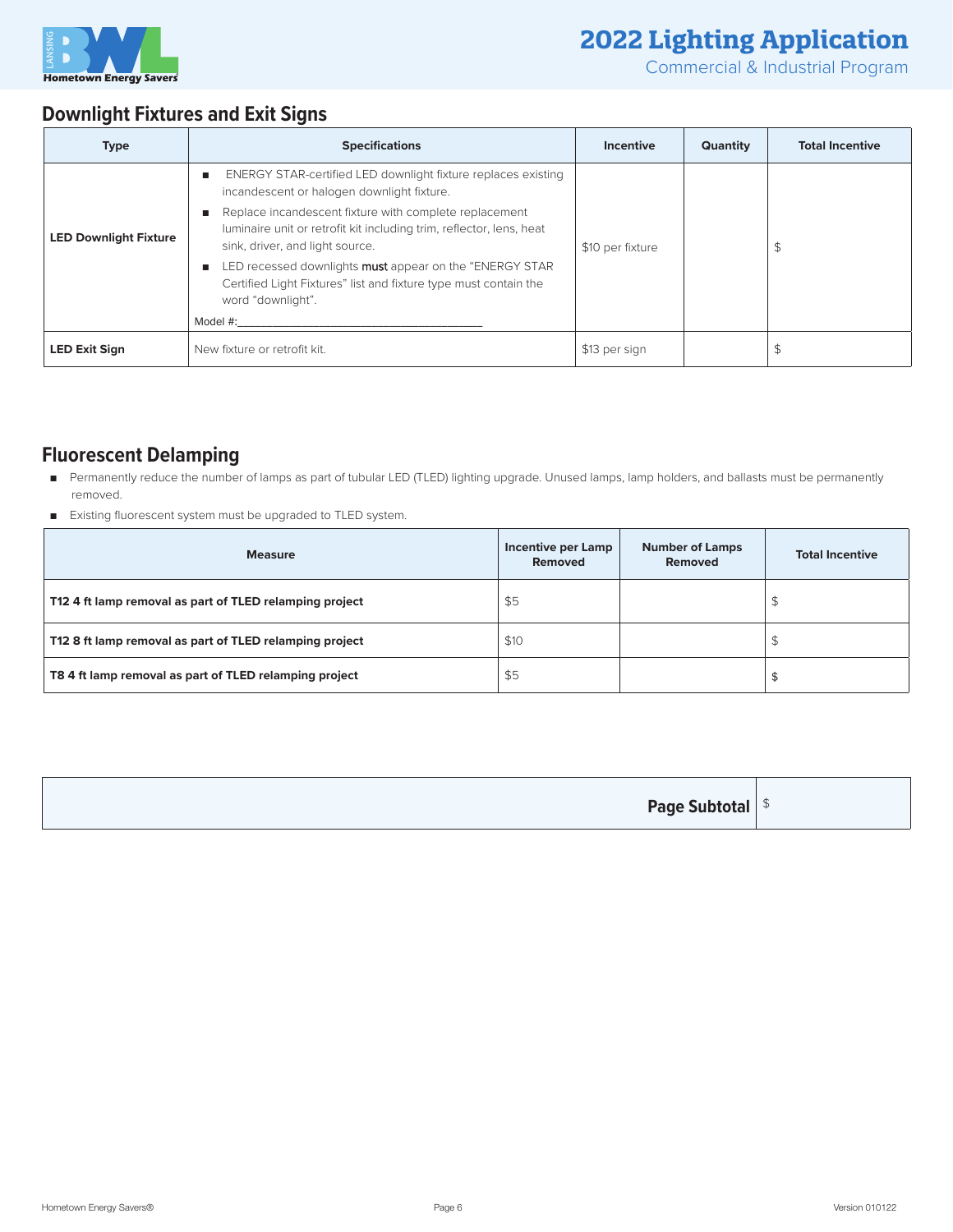

#### **Interior Non-High Bay Fixture Replacement\***

- Incentive is \$0.20 per watt reduced.
- For replacement of troffer, surface mount, or suspended linear fluorescent equipment with LED.
- Replacement of other architectural or specialty interior low-bay lighting equipment may also qualify.
- Complete new fixtures and retrofit kits are eligible.
- All new fixtures and retrofits must be DLC-qualified or ENERGY STAR-certified.

| <b>Existing Fixture Description:</b> | Existing         | Existing                                                    | Existing                        |
|--------------------------------------|------------------|-------------------------------------------------------------|---------------------------------|
|                                      | # Lamps/Fixture: | Watts/Fixture (A):                                          | # of Fixtures (B)               |
| Proposed Fixture Description:        | Proposed         | Proposed                                                    | Proposed                        |
|                                      | # Lamps/Fixture: | Watts/Fixture (C):                                          | # of Fixtures (D):              |
|                                      | Subtotal:        | <b>Watts Reduced</b><br>$E = (AxB) - (CxD)$ :               | Incentive<br>E x \$0.20:        |
| <b>Existing Fixture Description:</b> | Existing         | Existing                                                    | Existing                        |
|                                      | # Lamps/Fixture: | Watts/Fixture (A):                                          | # of Fixtures (B)               |
| Proposed Fixture Description:        | Proposed         | Proposed                                                    | Proposed                        |
|                                      | # Lamps/Fixture: | Watts/Fixture (C):                                          | # of Fixtures (D):              |
|                                      | Subtotal:        | <b>Watts Reduced</b><br>$E = (AxB) - (CxD)$ :               | Incentive<br>E x \$0.20:        |
| <b>Existing Fixture Description:</b> | Existing         | Existing                                                    | Existing                        |
|                                      | # Lamps/Fixture: | Watts/Fixture (A):                                          | # of Fixtures (B)               |
| Proposed Fixture Description:        | Proposed         | Proposed                                                    | Proposed                        |
|                                      | # Lamps/Fixture: | Watts/Fixture (C):                                          | # of Fixtures (D):              |
|                                      | Subtotal:        | <b>Watts Reduced</b><br>$E = (AxB) - (CxD)$ :               | Incentive<br>E x \$0.20:        |
| <b>Existing Fixture Description:</b> | Existing         | Existing                                                    | Existing                        |
|                                      | # Lamps/Fixture: | Watts/Fixture (A):                                          | # of Fixtures (B)               |
| Proposed Fixture Description:        | Proposed         | Proposed                                                    | Proposed                        |
|                                      | # Lamps/Fixture: | Watts/Fixture (C):                                          | # of Fixtures (D):              |
|                                      | Subtotal:        | <b>Watts Reduced</b><br>$E = (A \times B) - (C \times D)$ : | Incentive<br>E x \$0.20:        |
| <b>Existing Fixture Description:</b> | Existing         | Existing                                                    | Existing                        |
|                                      | # Lamps/Fixture: | Watts/Fixture (A):                                          | # of Fixtures (B)               |
| Proposed Fixture Description:        | Proposed         | Proposed                                                    | Proposed                        |
|                                      | # Lamps/Fixture: | Watts/Fixture (C):                                          | # of Fixtures (D):              |
|                                      | Subtotal:        | <b>Watts Reduced</b><br>$E = (AxB) - (CxD)$ :               | Incentive<br>$E \times $0.20$ : |

If more rows are needed, submit a spreadsheet or another copy of this page.

| <b>Page Subtotal</b> $\frac{1}{2}$ |  |
|------------------------------------|--|
|------------------------------------|--|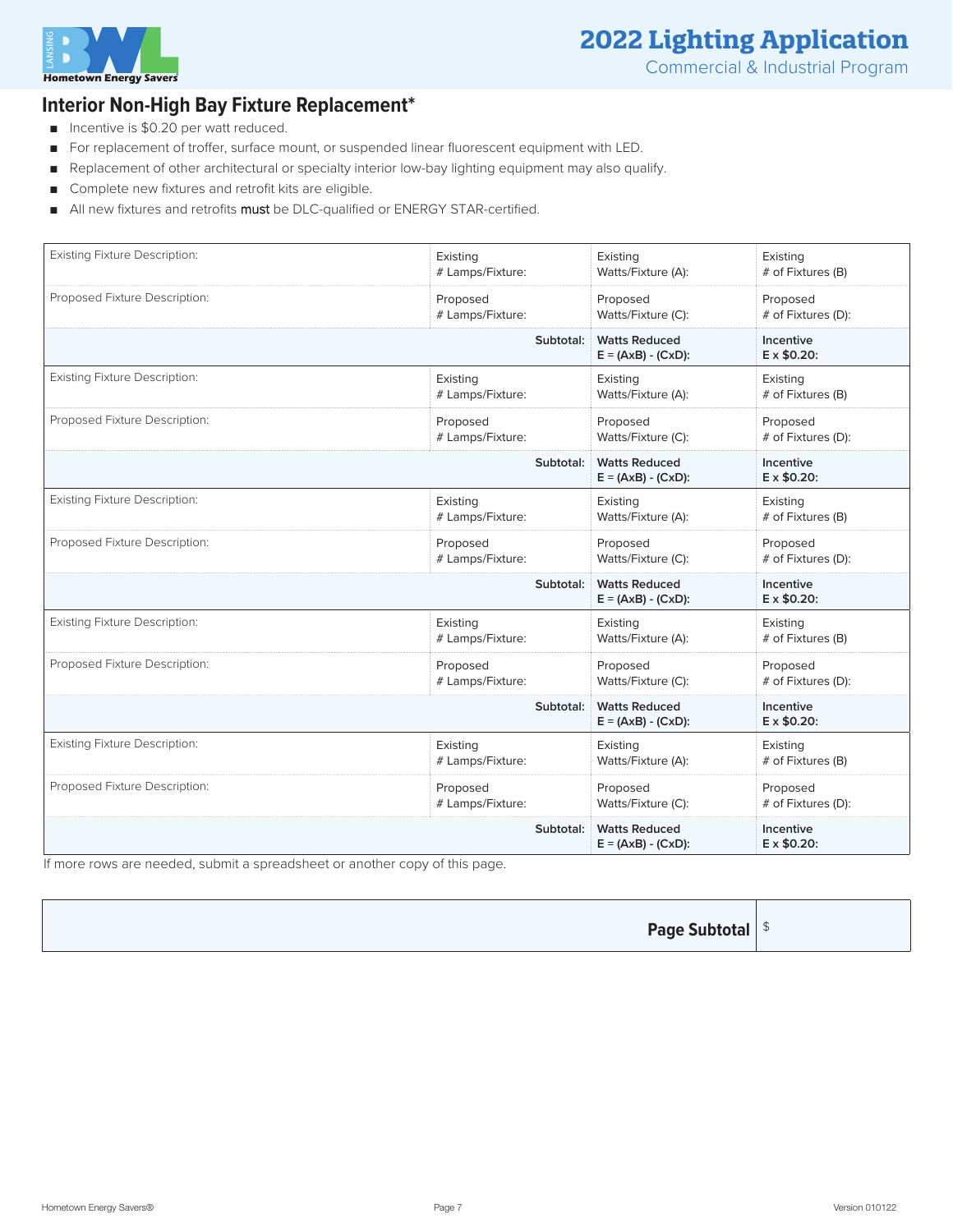

### **2022 Lighting Application** Commercial & Industrial Program

#### **High Bay Lighting\***

- Incentive is \$0.30 per watt reduced.
- For energy-efficient high bay lighting technologies including LED, fluorescent, and induction.
- Indoor applications only. Fixture mounting height 15 feet or higher. For retrofit or new construction projects.
- If choosing LED fixtures, models that appear on the DesignLights Consortium® (DLC) Qualified Products list are required. Refer to designlights.org.
- The Watts/Fixture value in the table refers to the fixture input wattage, not just the bulb wattage.
- Refer to the wattage guide tables at the end of this application which offer suggested values for common existing (pre) lighting equipment. If project-specific values are available, use them instead of values from the table. Do not use the suggested wattage tables for the new (post) equipment—use actual spec sheet or DLC values. For new construction projects, a fluorescent equivalent baseline will be used for the "pre" wattage.

| <b>Existing Fixture Description:</b> | Existing         | Existing                                      | Existing                        |
|--------------------------------------|------------------|-----------------------------------------------|---------------------------------|
|                                      | # Lamps/Fixture: | Watts/Fixture (A):                            | # of Fixtures (B)               |
| Proposed Fixture Description:        | Proposed         | Proposed                                      | Proposed                        |
|                                      | # Lamps/Fixture: | Watts/Fixture (C):                            | # of Fixtures (D):              |
|                                      | Subtotal:        | <b>Watts Reduced</b><br>$E = (AxB) - (CxD)$ : | Incentive<br>$E \times $0.30$ : |
| <b>Existing Fixture Description:</b> | Existing         | Existing                                      | Existing                        |
|                                      | # Lamps/Fixture: | Watts/Fixture (A):                            | # of Fixtures (B)               |
| Proposed Fixture Description:        | Proposed         | Proposed                                      | Proposed                        |
|                                      | # Lamps/Fixture: | Watts/Fixture (C):                            | # of Fixtures (D):              |
|                                      | Subtotal:        | <b>Watts Reduced</b><br>$E = (AxB) - (CxD)$ : | Incentive<br>$E \times $0.30$ : |
| <b>Existing Fixture Description:</b> | Existing         | Existing                                      | Existing                        |
|                                      | # Lamps/Fixture: | Watts/Fixture (A):                            | # of Fixtures (B)               |
| Proposed Fixture Description:        | Proposed         | Proposed                                      | Proposed                        |
|                                      | # Lamps/Fixture: | Watts/Fixture (C):                            | # of Fixtures (D):              |
|                                      | Subtotal:        | <b>Watts Reduced</b><br>$E = (AxB) - (CxD)$ : | Incentive<br>E x \$0.30:        |
| <b>Existing Fixture Description:</b> | Existing         | Existing                                      | Existing                        |
|                                      | # Lamps/Fixture: | Watts/Fixture (A):                            | # of Fixtures (B)               |
| Proposed Fixture Description:        | Proposed         | Proposed                                      | Proposed                        |
|                                      | # Lamps/Fixture: | Watts/Fixture (C):                            | # of Fixtures (D):              |
|                                      | Subtotal:        | <b>Watts Reduced</b><br>$E = (AxB) - (CxD)$ : | Incentive<br>$E \times $0.30$ : |
| <b>Existing Fixture Description:</b> | Existing         | Existing                                      | Existing                        |
|                                      | # Lamps/Fixture: | Watts/Fixture (A):                            | # of Fixtures (B)               |
| Proposed Fixture Description:        | Proposed         | Proposed                                      | Proposed                        |
|                                      | # Lamps/Fixture: | Watts/Fixture (C):                            | # of Fixtures (D):              |
|                                      | Subtotal:        | <b>Watts Reduced</b><br>$E = (AxB) - (CxD)$ : | Incentive<br>E x \$0.30:        |

If more rows are needed, submit a spreadsheet or another copy of this page.

**Page Subtotal** | \$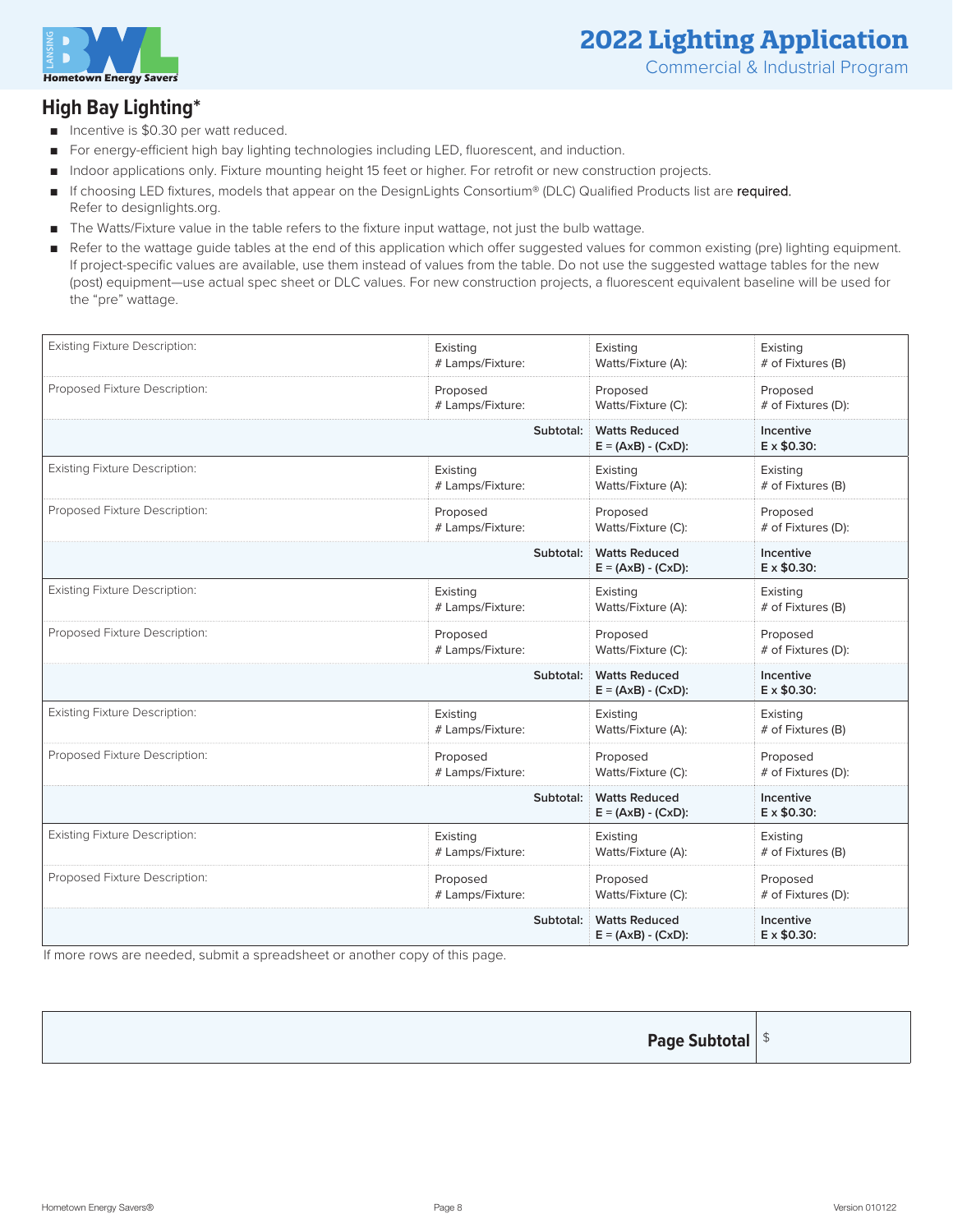

#### **Exterior Lighting\***

- Incentive is \$0.30 per watt reduced.
- Replace outdoor lights with LED, induction, or fluorescent.
- Incentive is for fixtures that operate a minimum of 11 hours/day.
- Refer to the wattage guide tables at the end of this application which offer suggested values for common existing lighting equipment.
- If choosing LED, DLC-qualified products are required.

| <b>Existing Fixture Description:</b> | Existing         | Existing                                                    | Existing                               |
|--------------------------------------|------------------|-------------------------------------------------------------|----------------------------------------|
|                                      | # Lamps/Fixture: | Watts/Fixture (A):                                          | # of Fixtures (B)                      |
| Proposed Fixture Description:        | Proposed         | Proposed                                                    | Proposed                               |
|                                      | # Lamps/Fixture: | Watts/Fixture (C):                                          | # of Fixtures (D):                     |
|                                      | Subtotal:        | <b>Watts Reduced</b><br>$E = (AxB) - (CxD)$ :               | Incentive<br>$E \times $0.30$ :        |
| <b>Existing Fixture Description:</b> | Existing         | Existing                                                    | Existing                               |
|                                      | # Lamps/Fixture: | Watts/Fixture (A):                                          | # of Fixtures (B)                      |
| Proposed Fixture Description:        | Proposed         | Proposed                                                    | Proposed                               |
|                                      | # Lamps/Fixture: | Watts/Fixture (C):                                          | # of Fixtures (D):                     |
|                                      | Subtotal:        | <b>Watts Reduced</b><br>$E = (A \times B) - (C \times D)$ : | Incentive<br>$E \times $0.30$ :        |
| <b>Existing Fixture Description:</b> | Existing         | Existing                                                    | Existing                               |
|                                      | # Lamps/Fixture: | Watts/Fixture (A):                                          | # of Fixtures (B)                      |
| Proposed Fixture Description:        | Proposed         | Proposed                                                    | Proposed                               |
|                                      | # Lamps/Fixture: | Watts/Fixture (C):                                          | # of Fixtures (D):                     |
|                                      | Subtotal:        | <b>Watts Reduced</b><br>$E = (A \times B) - (C \times D)$ : | <b>Incentive</b><br>$E \times $0.30$ : |
| <b>Existing Fixture Description:</b> | Existing         | Existing                                                    | Existing                               |
|                                      | # Lamps/Fixture: | Watts/Fixture (A):                                          | # of Fixtures (B)                      |
| Proposed Fixture Description:        | Proposed         | Proposed                                                    | Proposed                               |
|                                      | # Lamps/Fixture: | Watts/Fixture (C):                                          | # of Fixtures (D):                     |
|                                      | Subtotal:        | <b>Watts Reduced</b><br>$E = (AxB) - (CxD)$ :               | Incentive<br>$E \times $0.30$ :        |
| <b>Existing Fixture Description:</b> | Existing         | Existing                                                    | Existing                               |
|                                      | # Lamps/Fixture: | Watts/Fixture (A):                                          | # of Fixtures (B)                      |
| Proposed Fixture Description:        | Proposed         | Proposed                                                    | Proposed                               |
|                                      | # Lamps/Fixture: | Watts/Fixture (C):                                          | # of Fixtures (D):                     |
|                                      | Subtotal:        | <b>Watts Reduced</b><br>$E = (A \times B) - (C \times D)$ : | <b>Incentive</b><br>E x \$0.30:        |

If more rows are needed, submit a spreadsheet or another copy of this page.

| <b>Page Subtotal</b> $ $ <sup>\$</sup> |  |
|----------------------------------------|--|
|----------------------------------------|--|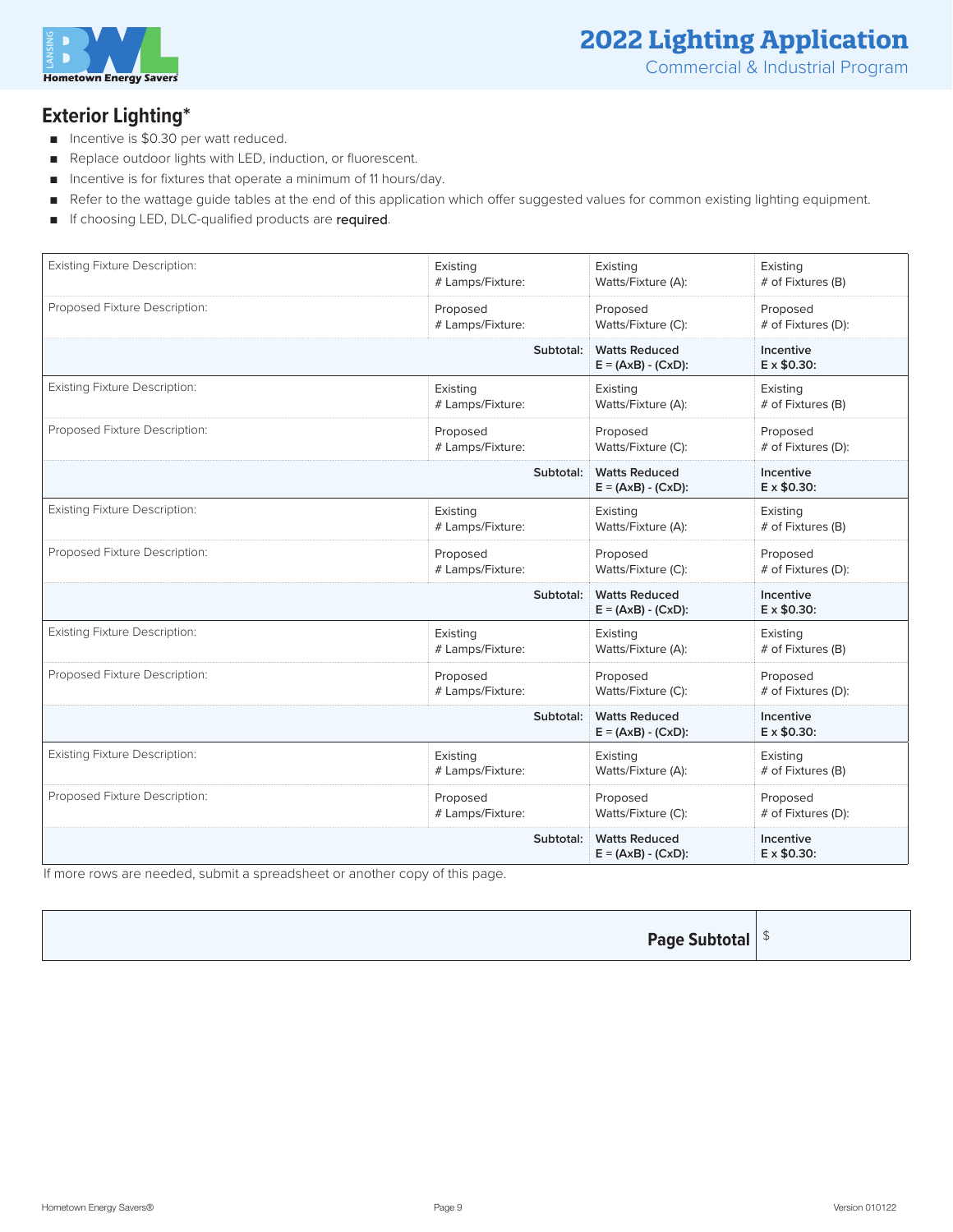

#### **Parking Garage Lighting\***

- Incentive is \$0.60 per watt reduced.
- For indoor parking garage lights operating 24-hours per day.
- If choosing LED, DLC-qualified products are required.

| <b>Existing Fixture Description:</b> | Existing         | Existing                                      | Existing                        |
|--------------------------------------|------------------|-----------------------------------------------|---------------------------------|
|                                      | # Lamps/Fixture: | Watts/Fixture (A):                            | # of Fixtures (B)               |
| Proposed Fixture Description:        | Proposed         | Proposed                                      | Proposed                        |
|                                      | # Lamps/Fixture: | Watts/Fixture (C):                            | # of Fixtures (D):              |
|                                      | Subtotal:        | <b>Watts Reduced</b><br>$E = (AxB) - (CxD)$ : | Incentive<br>$E \times $0.60$ : |
| <b>Existing Fixture Description:</b> | Existing         | Existing                                      | Existing                        |
|                                      | # Lamps/Fixture: | Watts/Fixture (A):                            | # of Fixtures (B)               |
| Proposed Fixture Description:        | Proposed         | Proposed                                      | Proposed                        |
|                                      | # Lamps/Fixture: | Watts/Fixture (C):                            | # of Fixtures (D):              |
|                                      | Subtotal:        | <b>Watts Reduced</b><br>$E = (AxB) - (CxD)$ : | Incentive<br>$E \times $0.60$ : |

If more rows are needed, submit a spreadsheet or another copy of this page.

#### **Signage Lighting\***

- Incentive rates (indicate type or rate in fixture description below):
	- » Continuous operation: \$0.50 per watt reduced
	- » Dusk-to-dawn operation: \$0.30 per watt reduced
	- » Commercial hours: \$0.20 per watt reduced
- Replace fluorescent, neon, or incandescent sign lighting with LED lighting.
- For new construction, a fluorescent equivalent baseline will be used for the "pre" wattage.
- For interior or exterior illuminated signs.

| <b>Existing Fixture Description:</b> | Existing         | Existing                                      | Existing                       |
|--------------------------------------|------------------|-----------------------------------------------|--------------------------------|
|                                      | # Lamps/Fixture: | Watts/Fixture (A):                            | # of Fixtures (B)              |
| Proposed Fixture Description:        | Proposed         | Proposed                                      | Proposed                       |
|                                      | # Lamps/Fixture: | Watts/Fixture (C):                            | # of Fixtures (D):             |
|                                      | Subtotal:        | <b>Watts Reduced</b><br>$E = (AxB) - (CxD)$ : | Incentive<br>$E \times Rate$ : |
| <b>Existing Fixture Description:</b> | Existing         | Existing                                      | Existing                       |
|                                      | # Lamps/Fixture: | Watts/Fixture (A):                            | # of Fixtures (B)              |
| Proposed Fixture Description:        | Proposed         | Proposed                                      | Proposed                       |
|                                      | # Lamps/Fixture: | Watts/Fixture (C):                            | # of Fixtures (D):             |
|                                      | Subtotal:        | <b>Watts Reduced</b><br>$E = (AxB) - (CxD)$ : | Incentive<br>$E \times Rate$ : |
| <b>Existing Fixture Description:</b> | Existing         | Existing                                      | Existing                       |
|                                      | # Lamps/Fixture: | Watts/Fixture (A):                            | # of Fixtures (B)              |
| Proposed Fixture Description:        | Proposed         | Proposed                                      | Proposed                       |
|                                      | # Lamps/Fixture: | Watts/Fixture (C):                            | # of Fixtures (D):             |
|                                      | Subtotal:        | <b>Watts Reduced</b><br>$E = (AxB) - (CxD)$ : | Incentive<br>$E \times Rate$ : |

If more rows are needed, submit a spreadsheet or another copy of this page.

**Page Subtotal**  $\frac{1}{3}$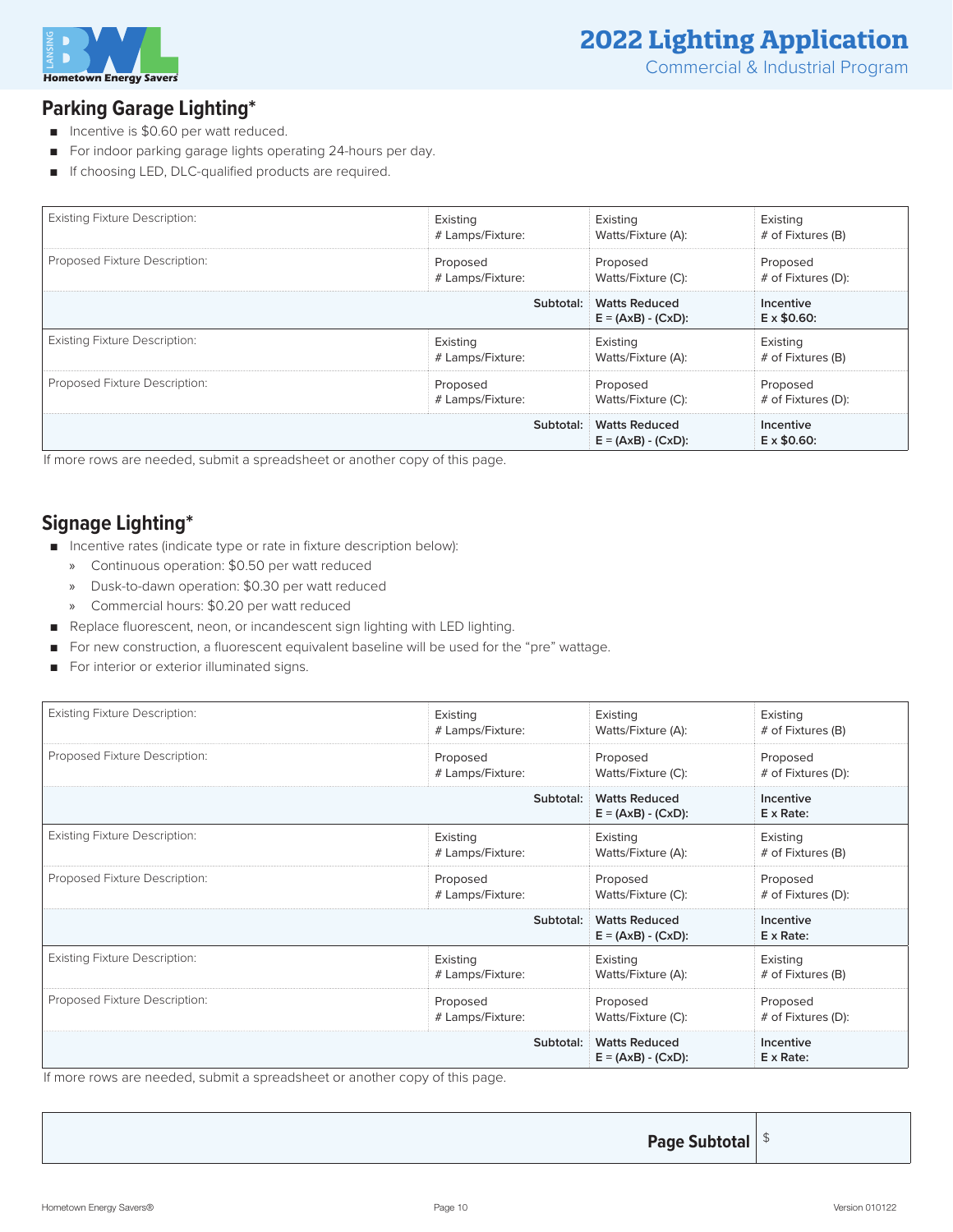

 $\mathcal{L}$ 

T

Commercial & Industrial Program

т

 $\overline{\phantom{0}}$ 

## **Lighting Controls**

| <b>Measure</b>                                                      | <b>Specifications</b>                                                                                                                                                                                                                                                                                                                                                                                                                                                                                                                              | <b>Incentive</b>                 | Quantity | <b>Total Incentive</b> |
|---------------------------------------------------------------------|----------------------------------------------------------------------------------------------------------------------------------------------------------------------------------------------------------------------------------------------------------------------------------------------------------------------------------------------------------------------------------------------------------------------------------------------------------------------------------------------------------------------------------------------------|----------------------------------|----------|------------------------|
| <b>Interior Occupancy Sensors</b>                                   | Install ultrasonic, microwave, or passive infrared sensor that<br>turns lights on and off based on occupancy (including high bay).<br>Socket-based sensors and timers do not qualify.<br>Sensors may control more than one fixture.<br>ш<br>Replacement of existing, operational occupancy sensors is not<br>ш<br>eligible.<br>Program may request documentation supporting the controlled<br>п<br>wattage value.<br>This measure may not be used in tandem with other lighting<br>$\blacksquare$<br>control measures for the same light fixtures. | \$0.06<br>per watt<br>controlled |          | \$                     |
| <b>Interior Occupancy and</b><br><b>Daylight Sensor</b>             | Same as occupancy sensor measure above, except must turn<br>ш<br>lights on and off based on occupancy AND control brightness<br>(continuous dimming or stepped dimming) based on ambient<br>daylight.                                                                                                                                                                                                                                                                                                                                              | \$0.08<br>per watt<br>controlled |          | \$                     |
| <b>Interior Daylight Sensor</b><br><b>Controls</b>                  | Same as above without occupancy controls.                                                                                                                                                                                                                                                                                                                                                                                                                                                                                                          | \$0.06<br>per watt<br>controlled |          | $\updownarrow$         |
| <b>Exterior Multi-Step</b><br><b>Dimming Occupancy</b><br>Controls* | Occupancy controls operate exterior lights at full power when<br>$\blacksquare$<br>occupancy is detected and at reduced power when occupied.<br>Sensors must control fixture to use no more than 50% of full<br>ш<br>power when dimmed.                                                                                                                                                                                                                                                                                                            | \$0.13<br>per watt<br>controlled |          | \$                     |
| <b>Exterior Occupany Sensor</b><br>with Daylight Sensor             | Same as Interior Occupancy Sensor measure, for exterior<br>ш<br>fixtures, and must prevent light from turning on during daylight.<br>Baseline lighting system must operate continuously during night<br>п<br>hours.                                                                                                                                                                                                                                                                                                                                | \$0.25<br>per watt<br>controlled |          | \$                     |
| <b>Automated Central Lighting</b><br><b>Controls</b>                | Automatic, centralized, lighting control system such as time<br>п<br>clocks, programmable relay panel or computerized building<br>automation system. Independent controls on individual fixtures<br>do not qualify. If system meets requirements of other lighting<br>control measures, applicant must choose one or the other.<br>Control schedule and floor plans must be submitted.<br>п                                                                                                                                                        | \$0.06 per<br>sq ft              |          | \$                     |

| <b>Page Subtotal</b> $ $ <sup>\$</sup> |
|----------------------------------------|
|----------------------------------------|

| <b>Total Lighting Incentives Requested</b> |  |
|--------------------------------------------|--|
|--------------------------------------------|--|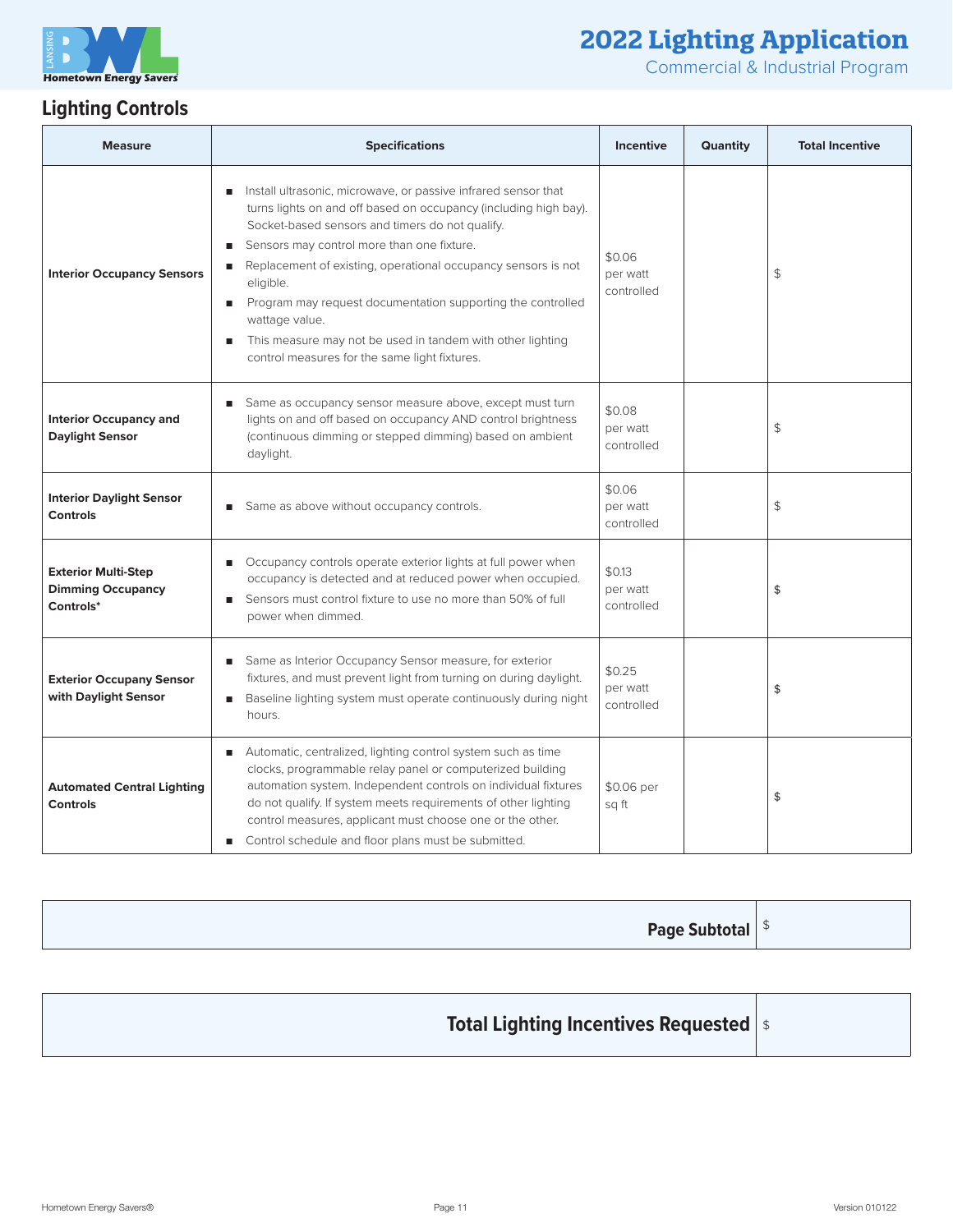

Commercial & Industrial Program

#### **Default Wattages for Existing Lighting Equipment**

Suggested values for common existing lighting equipment. If verifiable project-specific values are available, use them instead of values from these tables.

| <b>T12 Fluorescent Fixtures</b> |                      |                                                 |                           |
|---------------------------------|----------------------|-------------------------------------------------|---------------------------|
|                                 | <b>Fixture Watts</b> |                                                 |                           |
| Description                     | Number of<br>Lamps   | <b>Energy Saving Magnetic</b><br><b>Ballast</b> | <b>Electronic Ballast</b> |
| F40T12 4' 34W                   | $\mathbf{1}$         | 42                                              | 31                        |
| F40T12 4' 34W                   | 2                    | 67                                              | 60                        |
| F40T12 4' 34W                   | $\mathcal{S}$        | 104                                             | 91                        |
| F40T12 4' 34W                   | $\overline{4}$       | 144                                             | 119                       |
| F40T12 4' 40W                   | $\mathbf{1}$         | 41                                              | 38                        |
| F40T12 4' 40W                   | $\overline{2}$       | 87                                              | 71                        |
| F40T12 4' 40W                   | $\mathsf 3$          | 141                                             | 107                       |
| F40T12 4' 40W                   | $\overline{4}$       | 172                                             | 134                       |
| F48T12 HO 4' 60W                | $\overline{4}$       | 263                                             |                           |
| F40T12 U-bend 34W               | $\mathbf{1}$         | 42                                              | $31$                      |
| F40T12 U-bend 34W               | $\overline{2}$       | 67                                              | 60                        |
| F40T12 U-bend 40W               | $\mathbf{1}$         | 41                                              | 38                        |
| F40T12 U-bend 40W               | $\sqrt{2}$           | 87                                              | 71                        |
| F96T12 8' 60W                   | $\mathbf{1}$         | 74                                              | 67                        |
| F96T12 8' 60W                   | $\overline{2}$       | 113                                             | 105                       |
| F96T12 8' 75W                   | $\mathbf{1}$         | 94                                              | 84                        |
| F96T12 8' 75W                   | $\overline{2}$       | 145                                             | 133                       |
| F96 T12 HO 8' 95W               | $\overline{2}$       | 203                                             | 170                       |
| F96 T12 HO 8' 110W              | $\overline{2}$       | 238                                             | 205                       |
| F96 T12 VHO 8' 185W             | $\overline{2}$       | 398                                             | $\sim$                    |

| <b>Mercury Vapor Fixtures</b><br>(magnetic ballast) |                      |  |
|-----------------------------------------------------|----------------------|--|
| <b>Description</b>                                  | <b>Fixture Watts</b> |  |
| 75W                                                 | 95                   |  |
| 100W                                                | 122                  |  |
| <b>175W</b>                                         | 205                  |  |
| 250W                                                | 285                  |  |
| 400W                                                | 454                  |  |

#### **T5 Fluorescent Fixtures (electronic ballast)**

| <b>Description</b> | <b>Number of Lamps</b> | <b>Fixture Watts</b> |
|--------------------|------------------------|----------------------|
| F28T5 4' 28W       |                        | 32                   |
| F28T5 4' 28W       | $\overline{2}$         | 64                   |
| F54T5HO 4' 54W     |                        | 62                   |
| F54T5HO 4' 54W     | $\overline{2}$         | 120                  |
| F54T5HO 4' 54W     | 3                      | 181                  |
| F54T5HO 4' 54W     | $\overline{4}$         | 242                  |
| F54T5HO 4' 54W     | 6                      | 363                  |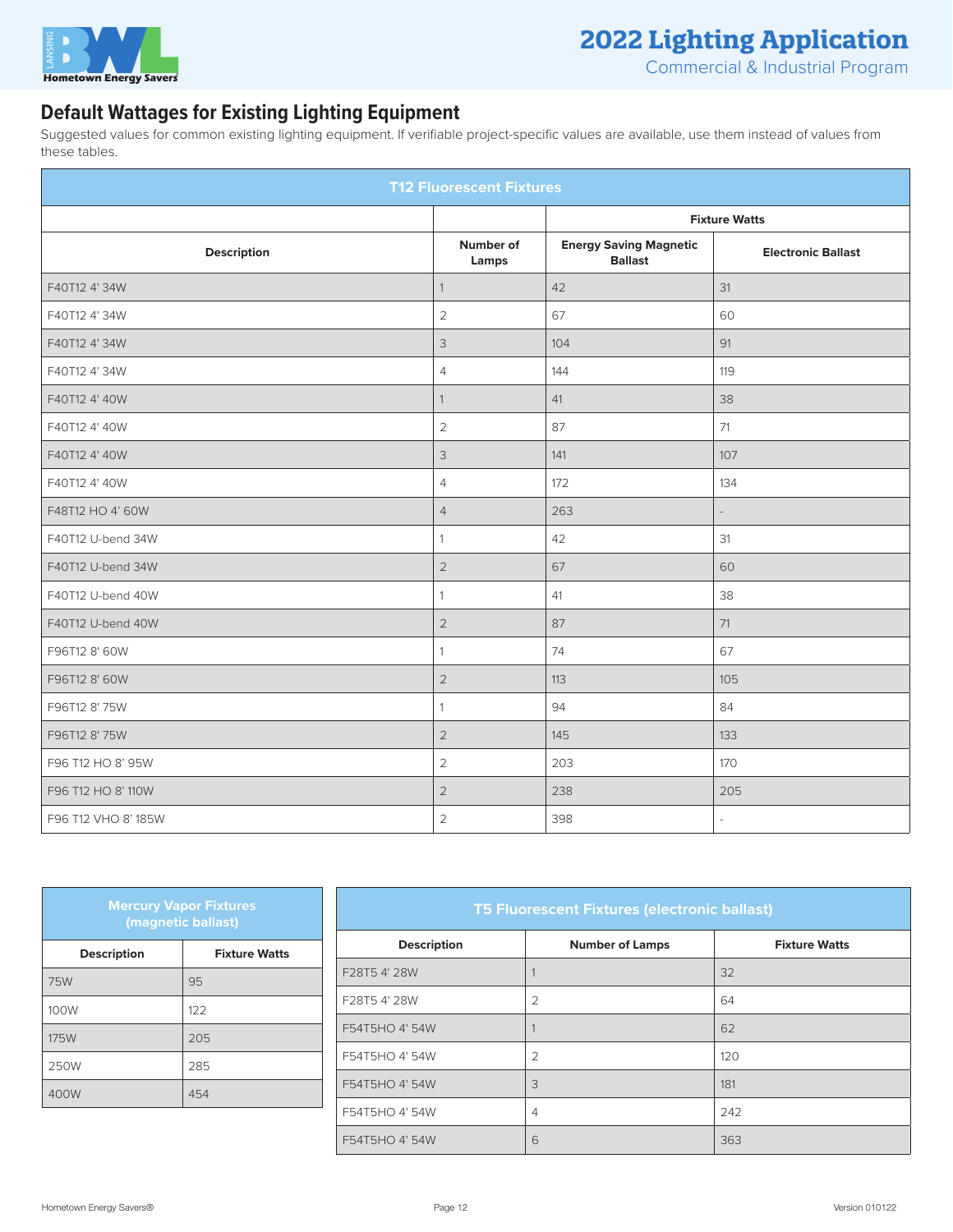

Commercial & Industrial Program

### **Default Wattages for Existing Lighting Equipment (cont.)**

| <b>Standard T8 Fluorescent Fixtures</b> |                           |                                                 |                           |  |
|-----------------------------------------|---------------------------|-------------------------------------------------|---------------------------|--|
|                                         |                           |                                                 | <b>Fixture Watts</b>      |  |
| <b>Description</b>                      | <b>Number of Lamps</b>    | <b>Energy Saving Magnetic</b><br><b>Ballast</b> | <b>Electronic Ballast</b> |  |
| F32T8 4' 25W                            | $\mathbf{1}$              |                                                 | 26                        |  |
| F32T8 4' 25W                            | $\overline{2}$            |                                                 | 43                        |  |
| F32T8 4' 25W                            | $\mathsf 3$               |                                                 | 63                        |  |
| F32T8 4' 25W                            | $\overline{4}$            |                                                 | 85                        |  |
| F32T8 4' 28W                            | 1                         |                                                 | 25                        |  |
| F32T8 4' 28W                            | $\overline{2}$            |                                                 | 48                        |  |
| F32T8 4' 28W                            | 3                         |                                                 | 72                        |  |
| F32T8 4' 28W                            | 4                         |                                                 | 97                        |  |
| F32T8 4' 30W                            | 1                         | 40                                              | 31                        |  |
| F32T8 4' 30W                            | $\overline{2}$            | 82                                              | 54                        |  |
| F32T8 4' 30W                            | $\mathsf 3$               |                                                 | 77                        |  |
| F32T8 4' 30W                            | $\overline{4}$            |                                                 | 104                       |  |
| F32T8 4' 32W                            | 1                         | 35                                              | 32                        |  |
| F32T8 4' 32W                            | $\overline{2}$            | 68                                              | 58                        |  |
| F32T8 4' 32W                            | $\ensuremath{\mathsf{3}}$ | 100                                             | 85                        |  |
| F32T8 4' 32W                            | $\overline{4}$            | 131                                             | 110                       |  |
| F32T8 U-bend 32W                        | 1                         | 37                                              | 31                        |  |
| F32T8 U-bend 32W                        | $\sqrt{2}$                | 74                                              | 58                        |  |
| F32T8 4' 32W (high ballast factor)      | $\overline{4}$            | 147                                             |                           |  |
| F32T8 4' 32W (high ballast factor)      | 6                         | 220                                             |                           |  |
| F32T8 4' 32W (high ballast factor)      | $\,8\,$                   | 294                                             |                           |  |

| <b>Pulse Start Metal Halide Fixtures</b><br>(energy saving magnetic ballast) |                      |  |  |  |
|------------------------------------------------------------------------------|----------------------|--|--|--|
| <b>Description</b>                                                           | <b>Fixture Watts</b> |  |  |  |
| 70W                                                                          | 85                   |  |  |  |
| 100W                                                                         | 118                  |  |  |  |
| <b>125W</b>                                                                  | 141                  |  |  |  |
| 150W                                                                         | 173                  |  |  |  |
| 175W                                                                         | 189                  |  |  |  |
| 200W                                                                         | 218                  |  |  |  |
| 250W                                                                         | 272                  |  |  |  |
| 320W                                                                         | 342                  |  |  |  |
| 350W                                                                         | 375                  |  |  |  |
| 400W                                                                         | 425                  |  |  |  |

| <b>Metal Halide Fixtures</b><br>(probe start, magnetic ballast) |  |  |  |
|-----------------------------------------------------------------|--|--|--|
| <b>Fixture Watts</b>                                            |  |  |  |
| 93                                                              |  |  |  |
| 125                                                             |  |  |  |
| 173                                                             |  |  |  |
| 208                                                             |  |  |  |
| 290                                                             |  |  |  |
| 455                                                             |  |  |  |
| 1080                                                            |  |  |  |
|                                                                 |  |  |  |

| <b>High Pressure Sodium Fixtures</b><br>(magnetic ballast) |                      |  |  |
|------------------------------------------------------------|----------------------|--|--|
| <b>Description</b>                                         | <b>Fixture Watts</b> |  |  |
| 70W                                                        | 86                   |  |  |
| 100W                                                       | 130                  |  |  |
| 150W                                                       | 188                  |  |  |
| 200W                                                       | 240                  |  |  |
| 250W                                                       | 290                  |  |  |
| 310W                                                       | 365                  |  |  |
| 400W                                                       | 457                  |  |  |
| 600W                                                       | 665                  |  |  |
| 750W                                                       | 840                  |  |  |
| 1000W                                                      | 1100                 |  |  |